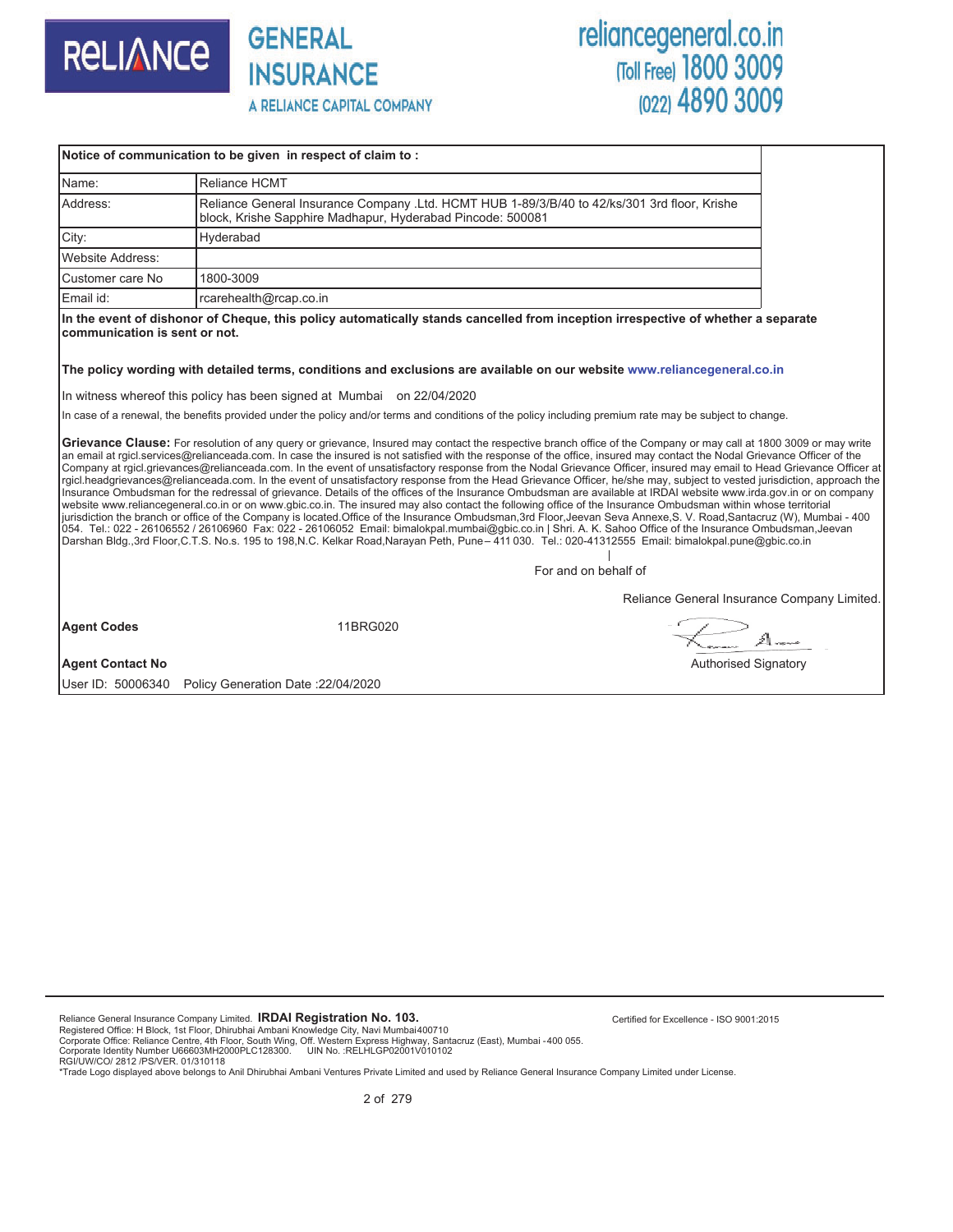

### **GENERAL INSURANCE** A RELIANCE CAPITAL COMPANY

# reliancegeneral.co.in<br>
Toll Free) 1800 3009<br>
(022) 4890 3009

| Schedule attached to and forming part of Policy No.110132028120000045 |                    |        |                                                                                                                                                                                                                                                                                                                                                  |  |  |  |  |
|-----------------------------------------------------------------------|--------------------|--------|--------------------------------------------------------------------------------------------------------------------------------------------------------------------------------------------------------------------------------------------------------------------------------------------------------------------------------------------------|--|--|--|--|
| <b>Cover Name</b>                                                     | <b>Sum insured</b> | Co-pay | <b>Special Conditions</b>                                                                                                                                                                                                                                                                                                                        |  |  |  |  |
| Hospitalization                                                       |                    |        |                                                                                                                                                                                                                                                                                                                                                  |  |  |  |  |
| Pre Hospitalization                                                   |                    |        | 30 days                                                                                                                                                                                                                                                                                                                                          |  |  |  |  |
| Post Hospitalization                                                  |                    |        | 60 days                                                                                                                                                                                                                                                                                                                                          |  |  |  |  |
| <b>Maternity Cover</b>                                                |                    |        | 1) Maternity Benefits :- Rs.90,000 for<br>Normal Delivery and Rs.90,000 for C-<br>section.2) Maternity Benefits applicable for<br>first 2 deliveries                                                                                                                                                                                             |  |  |  |  |
| Waiver of Maternity waiting period                                    |                    |        | Waiver of 9 month waiting period for<br>maternity for existing members                                                                                                                                                                                                                                                                           |  |  |  |  |
| Ambulance charges                                                     |                    |        | Emergency Ambulance charges or Air fare<br>restricted to maximum of INR 10,000 in<br>case of emergency. Air Ambulance<br>charges restricted to max INR 2 lacs. This<br>covers Stretcher cases where Air<br>Ambulance is not available but commercial<br>air services are available to transport the<br>patient for a life threatening condition. |  |  |  |  |
| Baby cover from Day1                                                  |                    |        | New Born Baby cover from day one within<br>family floater SI                                                                                                                                                                                                                                                                                     |  |  |  |  |
| Domiciliary hospitalization                                           |                    |        | Domiciliary hospitalisation not covered                                                                                                                                                                                                                                                                                                          |  |  |  |  |
| Pre and Post natal expenses                                           |                    |        | Pre and Postnatal expenses will be<br>covered in case of IPD only within<br>maternity limit. Policy Sum Insured in case<br>of post natal emergencies.                                                                                                                                                                                            |  |  |  |  |
| Pre-existing illness cover                                            |                    |        | Pre-existing diseases to be covered                                                                                                                                                                                                                                                                                                              |  |  |  |  |
| Cover for first year excluded diseases                                |                    |        | Waiver of 1st and 2nd yr exclusions                                                                                                                                                                                                                                                                                                              |  |  |  |  |
| Cover for first 30 days Exclusion                                     |                    |        | Waiver of 30 day waiting period                                                                                                                                                                                                                                                                                                                  |  |  |  |  |
| Cover for congenital diseases                                         |                    |        | Internal Congenital disease covered                                                                                                                                                                                                                                                                                                              |  |  |  |  |
| <b>Family Definition</b>                                              |                    |        | Family Floater (1+5) Self +Spouse + 4<br>dependent children upto 30 yrs & 2<br>Dependent Parents / Parents in Laws (Set<br>of Parents, Cross Selection of parents and<br>in-laws is allowed) upto 90 yrs                                                                                                                                         |  |  |  |  |
| Additional Details on family definition                               |                    |        | Dependents to be declared at inception of<br>policy only. Mid-term change/addition not<br>allowed except spouse by marriage and<br>child by birth. Data of newly married<br>Spouse and New born child with 30 days<br>from date of occurance                                                                                                     |  |  |  |  |

Reliance General Insurance Company Limited. **IRDAI Registration No. 103.**

Registered Office: H Block, 1st Floor, Dhirubhai Ambani Knowledge City, Navi Mumbai400710<br>Corporate Office: Reliance Centre, 4th Floor, South Wing, Off. Western Express Highway, Santacruz (East), Mumbai -400 055.<br>Corporate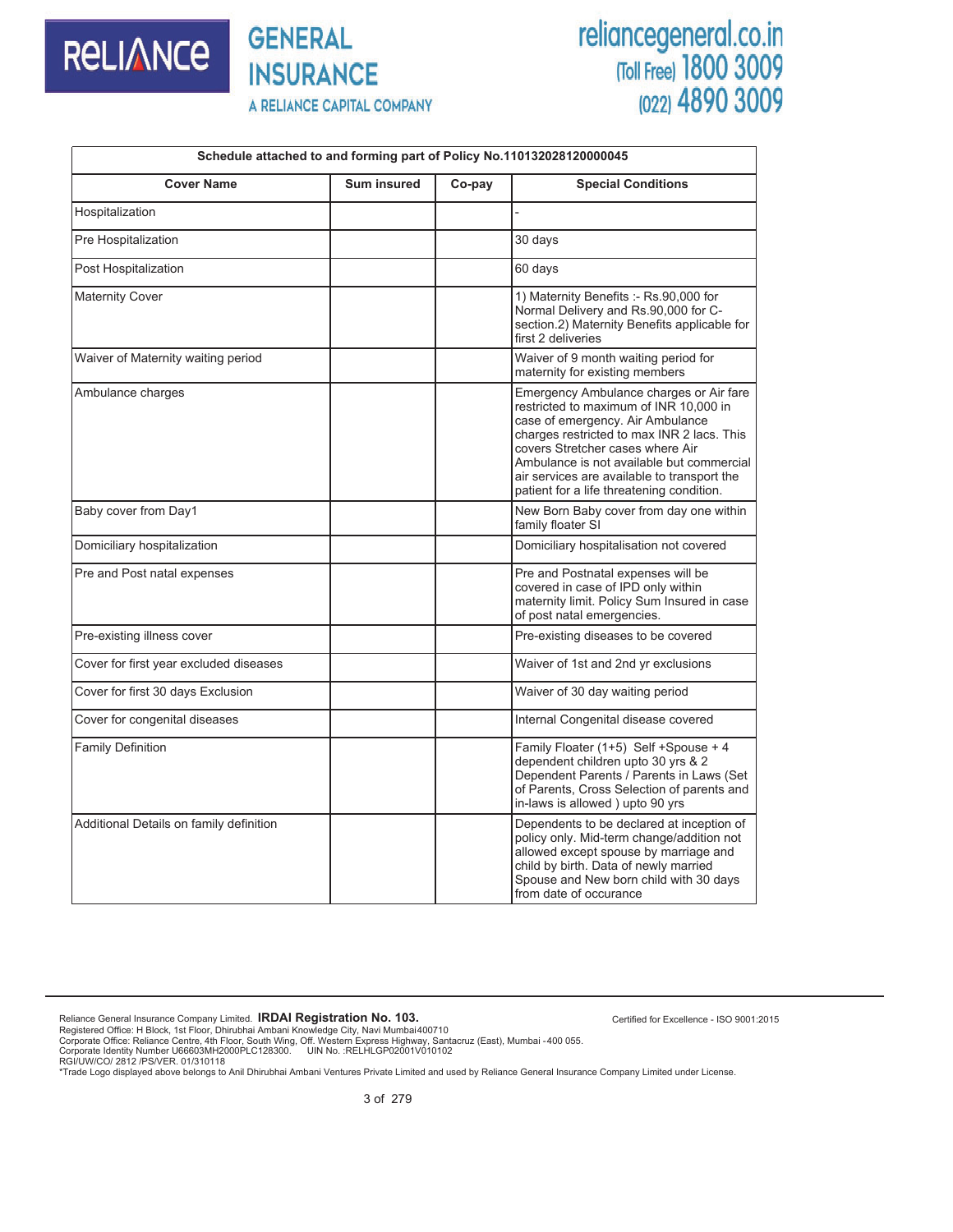#### **GENERAL RELIANCE INSURANCE**

# reliancegeneral.co.in<br>
Toll Free) 1800 3009<br>
(022) 4890 3009

Certified for Excellence - ISO 9001:2015

A RELIANCE CAPITAL COMPANY

#### **Schedule attached to and forming part of Policy No.110132028120000045**

| <b>Cover Name</b>                    | Sum insured | Co-pay | <b>Special Conditions</b>                                                                                                                                                                                                                                                                                                                                                                                                                                                                                                                                                                                                                                                                                                                |  |
|--------------------------------------|-------------|--------|------------------------------------------------------------------------------------------------------------------------------------------------------------------------------------------------------------------------------------------------------------------------------------------------------------------------------------------------------------------------------------------------------------------------------------------------------------------------------------------------------------------------------------------------------------------------------------------------------------------------------------------------------------------------------------------------------------------------------------------|--|
| Member Addition and Deletion Process |             |        | 1) Mid-term increase in sum insured is not<br>permitted 2) Addition will be done on pro-<br>rata premium basis for members along<br>with dependants once in a month only,<br>subject to all relevant details being<br>forwarded to insurer before 7th day of<br>succeeding month. 3) Deletion or<br>replacement of a family member is allowed<br>only in case of demise/divorce and<br>necessary proof will have to be furnished<br>for the same. 4) For cover wef from Date<br>of Joining, sufficient CD balance to be<br>maintained with us 5) Addition of existing<br>employees will not be allowed after policy<br>inception.                                                                                                        |  |
| <b>Hospitalization Condition</b>     |             |        | Per hospitlisation limit is restricted upto<br>Rs.10 Lacs or sum insured whichever is<br>lower                                                                                                                                                                                                                                                                                                                                                                                                                                                                                                                                                                                                                                           |  |
| Room Rent                            |             |        | Room Rent including nursing & RMO<br>charges capped at Rs.5Lacs SI is<br>Rs.5,000 for normal room and Rs.10,000<br>for ICU per day Rs.10Lacs SI is Rs.6,000<br>for normal room and Rs.10,000 for ICU per<br>day Rs.25 Lacs SI for Plan A Room rent<br>capping is Rs.7,500 for normal room and<br>Rs.10,000 for ICU per day Rs.25 Lacs SI<br>for Plan B Room rent capping is Rs.10,000<br>for normal room and Rs.15,000 for ICU per<br>day And all other related charges in<br>accordance with room rent restriction or<br>actual whichever is lower. In the event of a<br>person getting admitted in higher category<br>all hospital related charges will be pro-<br>rated to the eligibility limit as per the room<br>rent restriction. |  |
| Day care procedure                   |             |        | Day care treatment covered as per RGICL<br>policy terms and conditions                                                                                                                                                                                                                                                                                                                                                                                                                                                                                                                                                                                                                                                                   |  |

Reliance General Insurance Company Limited. **IRDAI Registration No. 103.**

Registered Office: H Block, 1st Floor, Dhirubhai Ambani Knowledge City, Navi Mumbai400710<br>Corporate Office: Reliance Centre, 4th Floor, South Wing, Off. Western Express Highway, Santacruz (East), Mumbai -400 055.<br>Corporate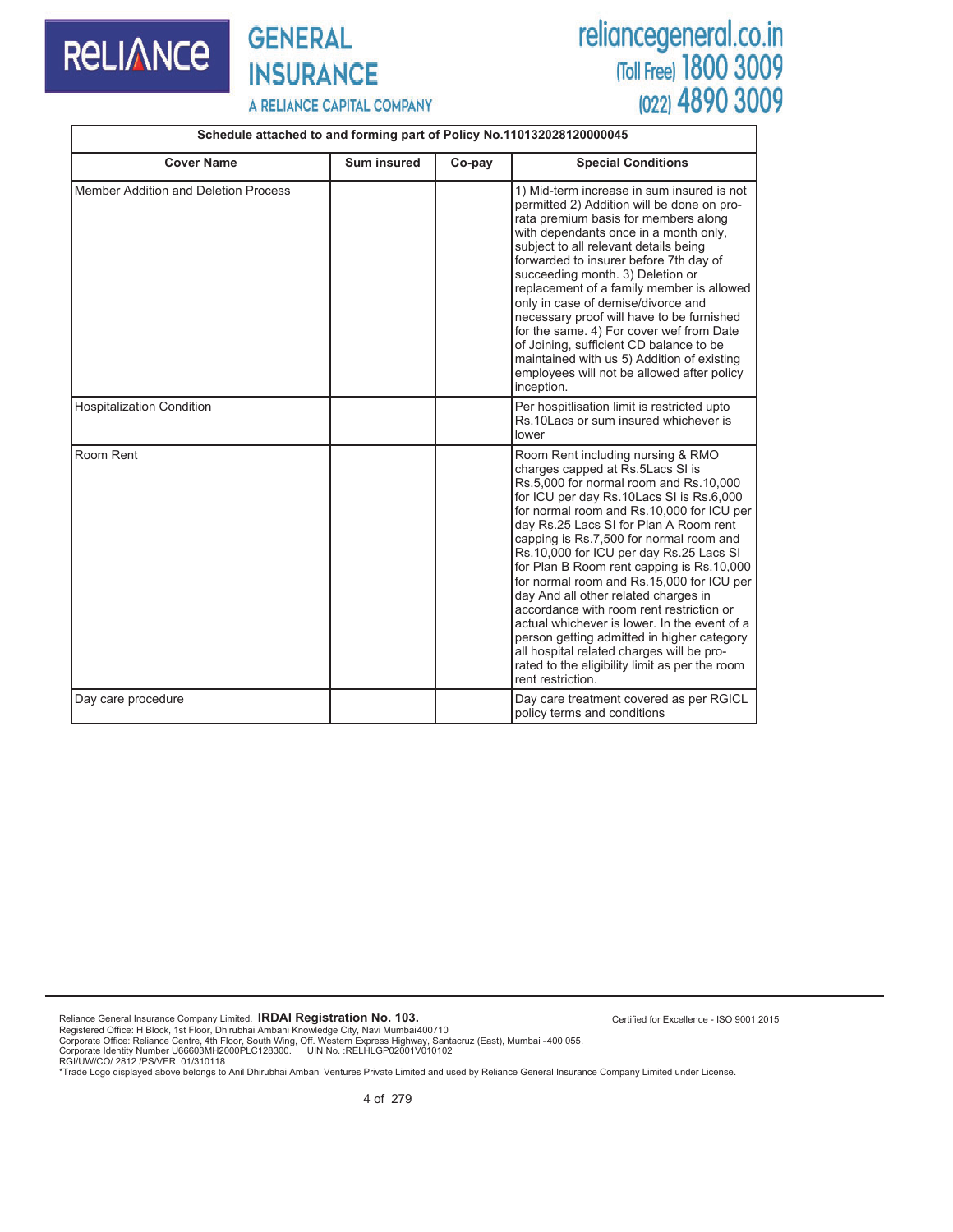

### **GENERAL INSURANCE**

A RELIANCE CAPITAL COMPANY

## reliancegeneral.co.in (Toll Free) 1800 3009

General Conditions: 1) It shall be a condition precedent to the Companys liability under this policy that all supporting documents relating to the claim must be submitted to the RGICL within thirty (30) days from the date of discharge from the hospital. In case of post-hospitalization treatment days, all claim documents should be submitted to the RGICL within seven (7) days after completion of such treatment.

2) It is hereby agreed between the Proposer and the Company that any addition / deletion to the list of insured members shall be communicated to the Insurer in writing within a reasonable time but not later than 30 days from the date of the employee joining or being relieved from the organization. 3) Surcharges, service charges, miscellaneous charges and other non treatment related expenses are not payable.

4) 40% Co-pay for cyber knife treatment and Stem cell transplantation.

5) Cochlear Implant treatment shall be restricted to 40% of Sum Insured.

6) Co-pay for Parents :- 20% Co-pay is applicable on each and every admissible claim amount. Co-pay shall not be applicable on capped ailments like Cataract, Joint replacement and CABG.

7) Co-pay for SSC :- 10% Co-pay is applicable on Self+ Spouse + children each and every admissible claim amount. Co-pay shall not be applicable on capped ailments like Cataract, Joint replacement and CABG.

8) Lasik Surgery is covered in case of Accidents and refractive error +- 7.5

9) Laparoscopy, Neuro Surgery and Prostate Cancer treatment covered without any capping and to be payable under the policy without any capping. 10) Oral Chemotherapy is covered.

11) Ailment/ Conditions not covered :- Robotic surgery/treatment done using this technology/Robotically assisted Surgery, Stem Cell

Transplantation/bone marrow transplant, Septoplasty, Cochlear Implant or related aids, RFQMR - Rotational Field Quantum Magnetic Resonance Device - Cytotron, C3R, Balloon Sinuplasty, Bariatric surgery, Inj Avastin /Lucentis/Macugen, Ozone Therapy, Enhanced External Counter Pulsation Therapy (EECP), Rejuvenation therapy.

12) Reduction in Sum Insured is not allowed from last year policy. Policy shall be null and Void if found by the insurer.

13) Premium once committed shall not be refundable under any circumstances

14) For new additions under the policy, following conditions are applicable from the date of joining the policy :

Waiting period of 3 months for all planned surgeries/treatments.

9 months waiting period for maternity

15) Surgical treatments for External congenital conditions is covered which is necessary for survival

16) If an existing member already covered under the policy decides to opt out of the policy, he would not be allowed to enroll for next 2 years

17) Celebral Palsy cover for 1 member to be allowed as per below wording:

"All treatments of Celebral Palsy including consultation, diagnostic, pharmacy and physiotherapy on IPD and OPD basis to be covered upto max INR 12000 per month"

18) Family of deceased FIP members(already enrolled in GMC) can continue to be covered in the policy and the premium payable in subsequent years will be as per the deceased member's last age

19) Rest all other terms & conditions strictly as per Reliance group mediclaim insurance policy.

Ailment Capping: Cataract- INR 50,000 Per Eye, Joint replacement - INR 250000 and CABG - INR 250000

#### **Warranted that the exclusions mentioned below stand deleted : PolicyNo. 110132028120000045**

**Maternity** Maternity waiting period Pre- existing illness First Year exclusion 30 day Exclusion Congenital Internal diseases

Reliance General Insurance Company Limited. **IRDAI Registration No. 103.**

Registered Office: H Block, 1st Floor, Dhirubhai Ambani Knowledge City, Navi Mumbai400710<br>Corporate Office: Reliance Centre, 4th Floor, South Wing, Off. Western Express Highway, Santacruz (East), Mumbai -400 055.<br>Corporate

RGI/UW/CO/ 2812 /PS/VER. 01/310118

\*Trade Logo displayed above belongs to Anil Dhirubhai Ambani Ventures Private Limited and used by Reliance General Insurance Company Limited under License.